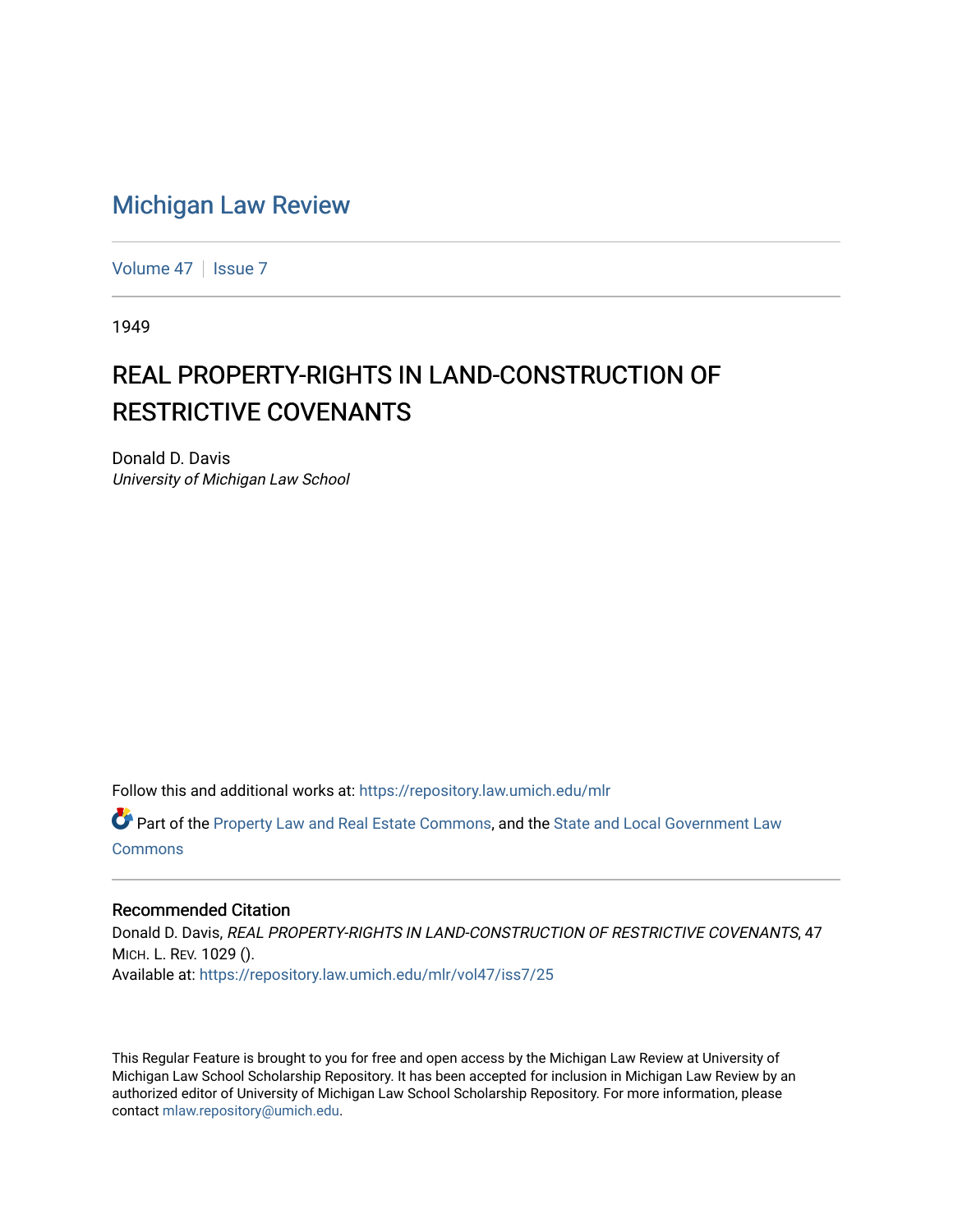REAL PROPERTY-RIGHTS IN LAND-CONSTRUCTION OF RESTRICTIVE COVE-NANTs-Excepting a small area set aside for business purposes, the deeds conveying more than 1300 lots in the University Heights addition of the City of Albuquerque contained restrictive covenants, the part here involved providing "no building other than dwelling houses  $\dots$  to be erected.  $\dots$  [N]or shall any building erected on said lots be used ... for any other purpose than as private dwelling places." Plaintiff, a lot owner in the addition who used his lot as a residence, sought to enjoin defendant's use of two of the restricted lots for parking automobiles